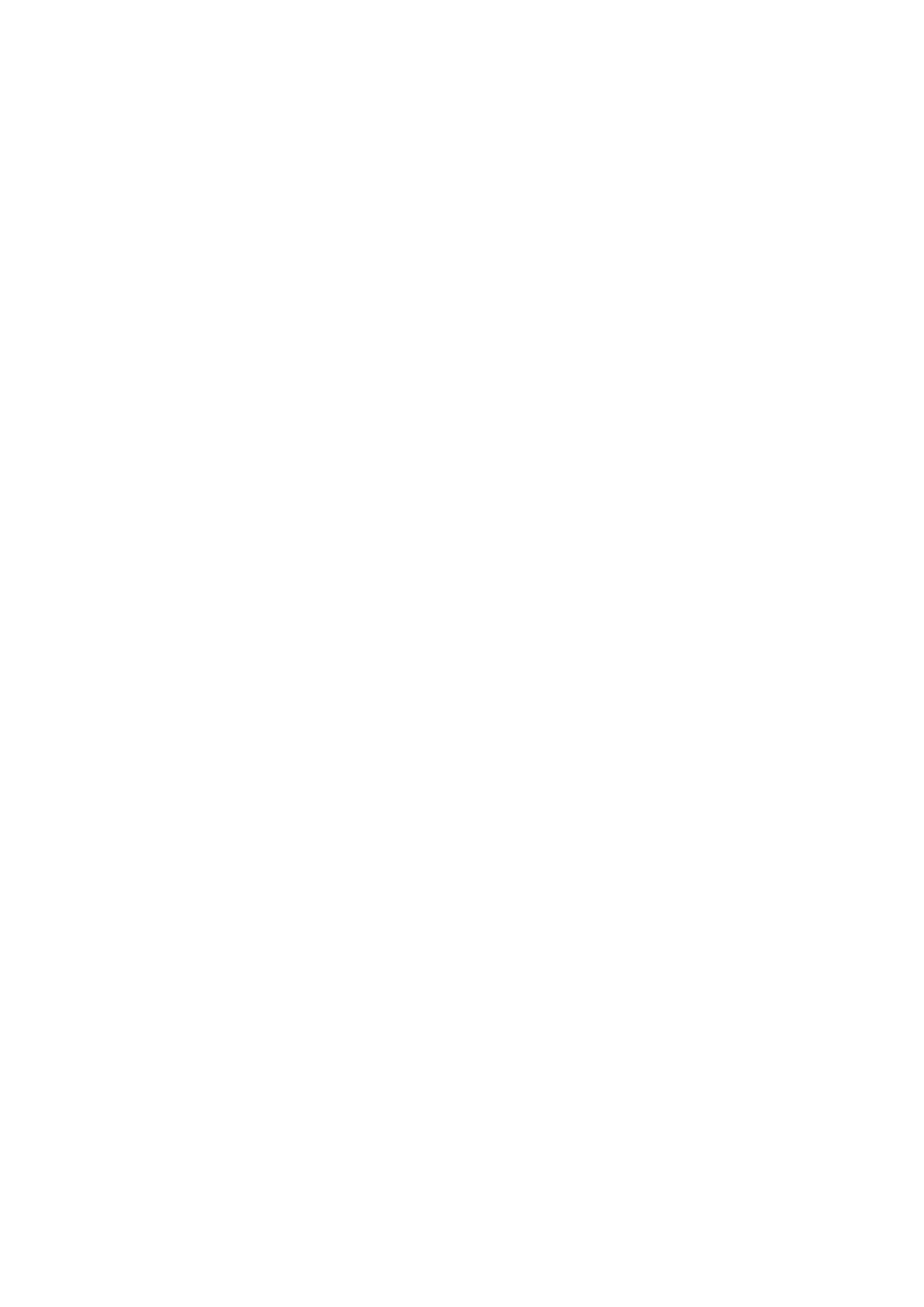EGESIF\_14-0038-01

# Guidance on Joint Action Plans

## Structural and Cohesion Funds 2014-20

European Commission

Directorate-General for Employment, Social Affairs and Inclusion

Unit E1

Version of June 2015

Please consult <http://ec.europa.eu/esf/sco>for possible updates.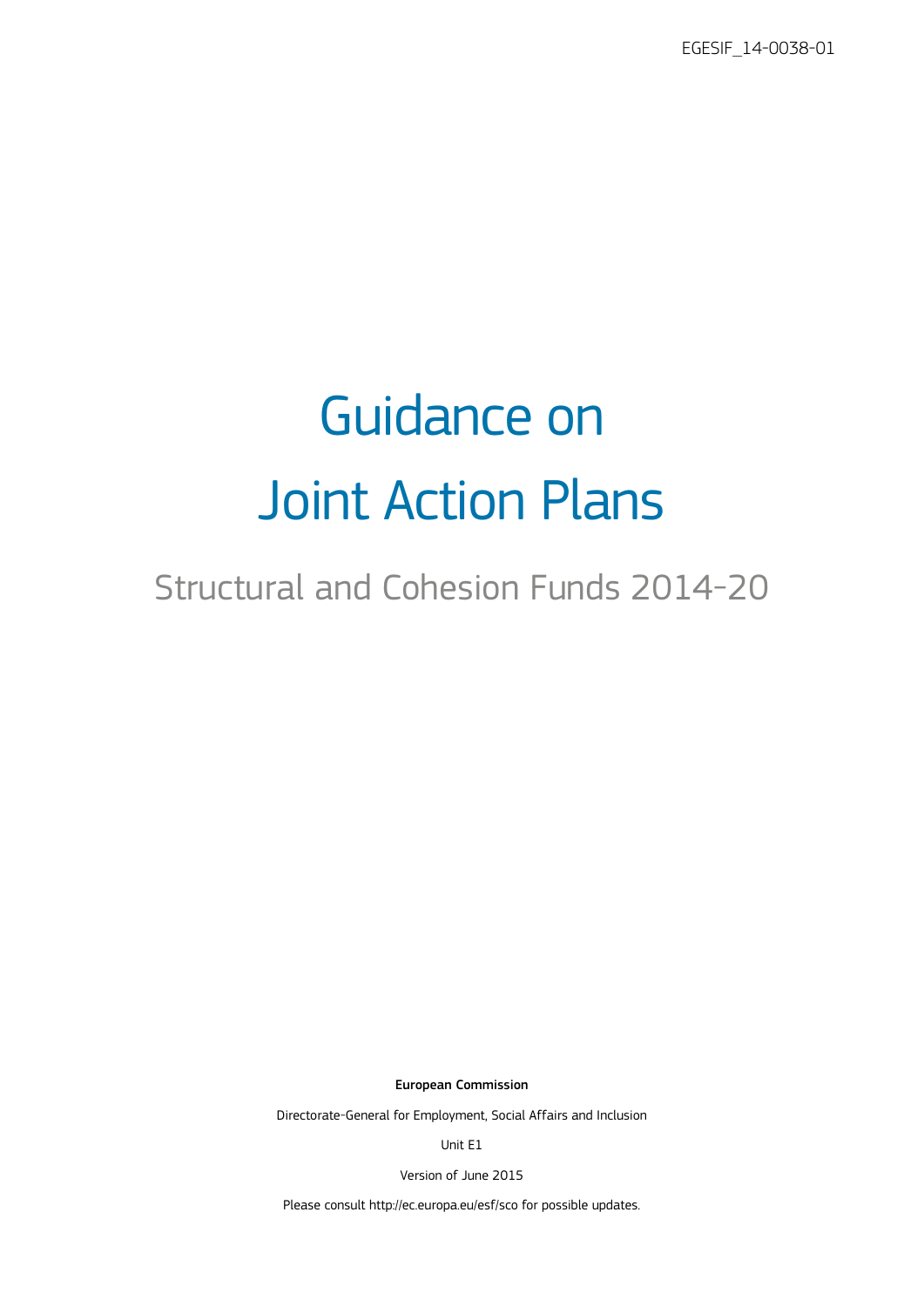#### DISCLAIMER:

*'This is a working document prepared by the Commission services. On the basis of applicable EU law, it provides technical guidance for colleagues and bodies involved in the monitoring, control or implementation of the European Structural and Investment Funds on how to interpret and apply the EU rules in this area. The aim of this document is to provide Commission services' explanations and interpretations of the said rules in order to facilitate the programme implementation and to encourage good practice(s). This guidance is without prejudice to the interpretation of the Court of Justice and the General Court or decisions of the Commission.'*

Neither the European Commission nor any person acting on behalf of the Commission may be held responsible for the use that may be made of the information contained in this publication.

For any use or reproduction of photos which are not under European Union copyright, permission must be sought directly from the copyright holder(s).

## *Europe Direct is a service to help you find answers to your questions about the European Union*

## Freephone number (\*): 00 800 6 7 8 9 10 11

(\*) The information given is free, as are most calls (though some operators, phone boxes or hotels may charge you).

More information on the European Union is available on the Internet [\(http://europa.eu\)](http://europa.eu). Luxembourg: Publications Office of the European Union, 2015

ISBN 978-92-79-49865-7 - doi:10.2767/11768 (print) ISBN 978-92-79-49876-3 - doi:10.2767/350482 (PDF)

© European Union, 2015 Reproduction is authorised provided the source is acknowledged.

*Printed in Luxembourg* Printed on elemental chlorine-free bleached paper (ECF)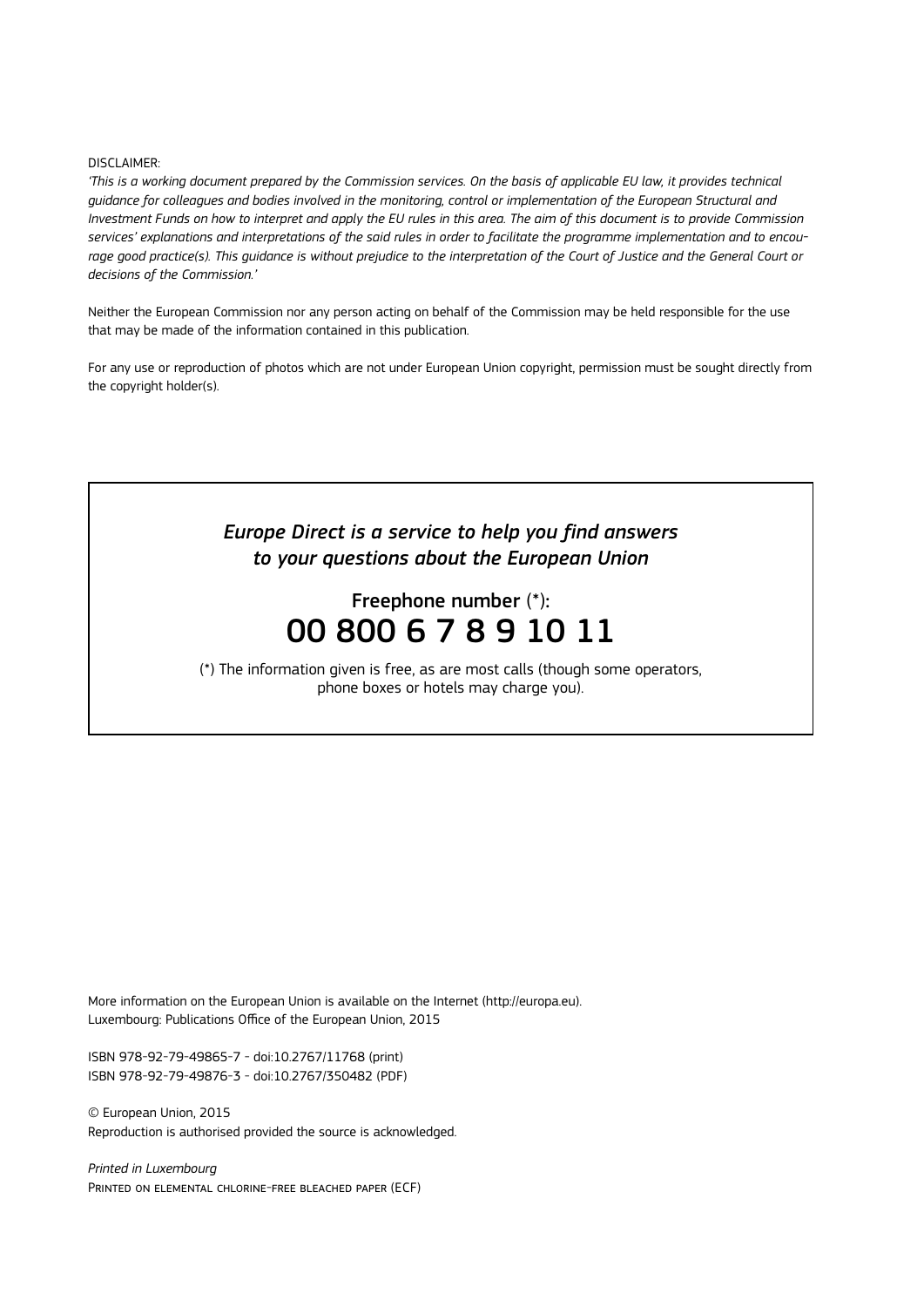## TABLE OF CONTENTS

|                                                   | <b>GLOSSARY</b><br>$\boldsymbol{\Delta}$ |  |  |  |  |  |
|---------------------------------------------------|------------------------------------------|--|--|--|--|--|
| 1. INTRODUCTION<br>5                              |                                          |  |  |  |  |  |
|                                                   |                                          |  |  |  |  |  |
|                                                   |                                          |  |  |  |  |  |
| 2. BASIC CHARACTERISTICS<br>6                     |                                          |  |  |  |  |  |
|                                                   |                                          |  |  |  |  |  |
| 2.2.                                              |                                          |  |  |  |  |  |
| 2.3.                                              |                                          |  |  |  |  |  |
|                                                   |                                          |  |  |  |  |  |
| <b>3. INTERVENTION LOGIC</b><br>8                 |                                          |  |  |  |  |  |
|                                                   |                                          |  |  |  |  |  |
| 3.2.                                              |                                          |  |  |  |  |  |
| 3.3.                                              |                                          |  |  |  |  |  |
| 4. FINANCIAL MANAGEMENT, CONTROL, AND AUDIT<br>11 |                                          |  |  |  |  |  |
|                                                   |                                          |  |  |  |  |  |
|                                                   |                                          |  |  |  |  |  |
|                                                   |                                          |  |  |  |  |  |
| 4.2.                                              |                                          |  |  |  |  |  |
|                                                   |                                          |  |  |  |  |  |
|                                                   |                                          |  |  |  |  |  |
| 5. APPROVAL AND AMENDMENT<br>15                   |                                          |  |  |  |  |  |
|                                                   |                                          |  |  |  |  |  |
| 5.2.                                              |                                          |  |  |  |  |  |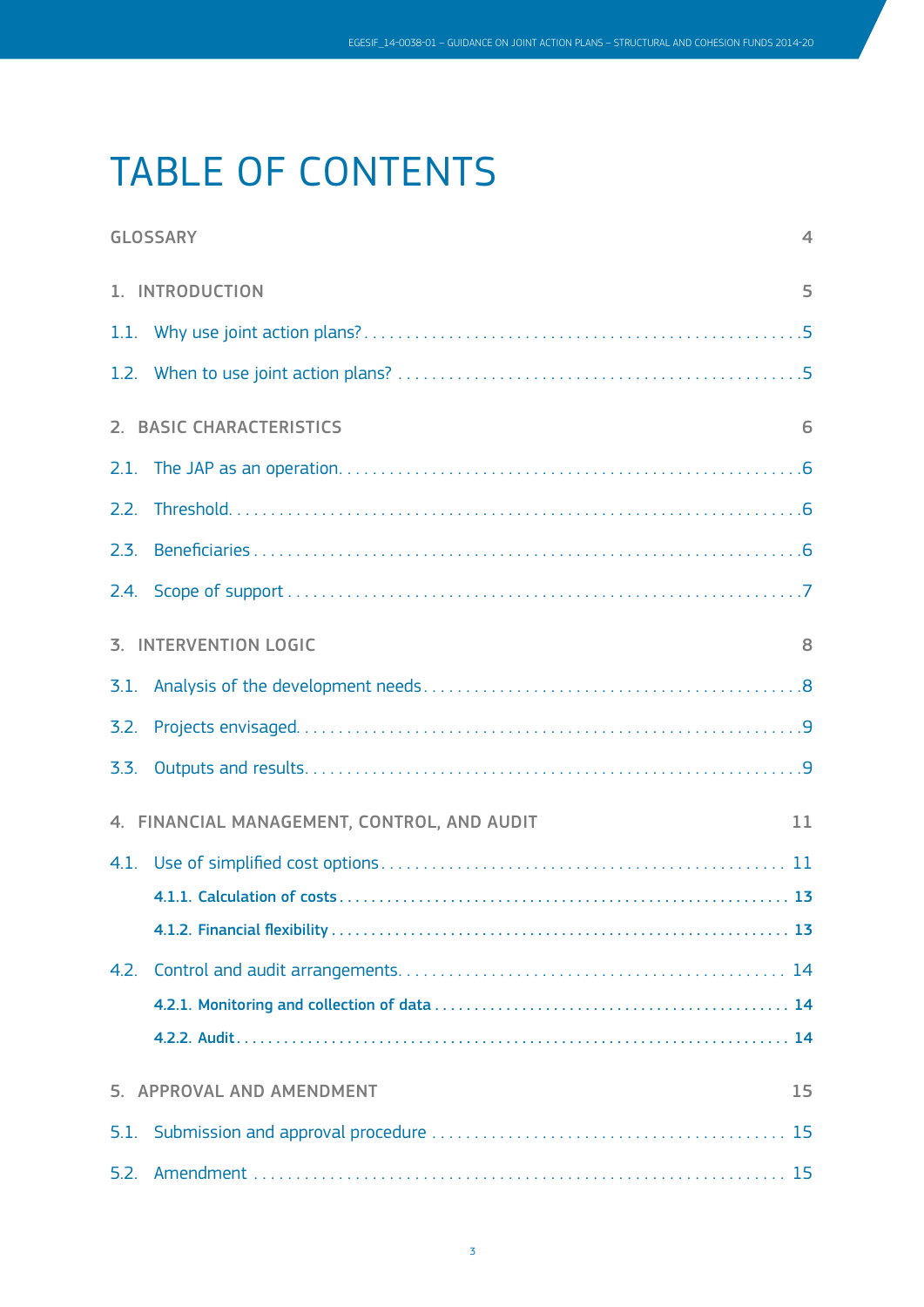## <span id="page-5-0"></span>**GLOSSARY**

| <b>CPR</b>            | Common Provisions Regulation; Regulation (EU) No 1303/2013                                                                  |  |  |
|-----------------------|-----------------------------------------------------------------------------------------------------------------------------|--|--|
| <b>ERDF</b>           | European Regional Development Fund                                                                                          |  |  |
| <b>ESF</b>            | European Social Fund                                                                                                        |  |  |
| <b>ESF Regulation</b> | Regulation (EU) No 1304/2013                                                                                                |  |  |
| <b>ETC</b>            | European Territorial Cooperation                                                                                            |  |  |
| the Funds             | the ESF, the ERDF, and the Cohesion Fund                                                                                    |  |  |
| <b>IB</b>             | intermediate body                                                                                                           |  |  |
| <b>ICT</b>            | information and communications technology                                                                                   |  |  |
| IGJ                   | Investment for Growth and Jobs                                                                                              |  |  |
| <b>ISCED</b>          | International Standard Classification of Education                                                                          |  |  |
| <b>JAP</b>            | joint action plan                                                                                                           |  |  |
| <b>JAP</b> template   | Annex IV: Format of the model for the joint action plan (JAP) of Commission Implementing Regulation<br>(EU) No 2015/207     |  |  |
| <b>MA</b>             | managing authority                                                                                                          |  |  |
| <b>NEET</b>           | a person not in employment, education, or training                                                                          |  |  |
| programme             | operational programme                                                                                                       |  |  |
| <b>SC</b>             | steering committee                                                                                                          |  |  |
| <b>SCOs</b>           | simplified cost options                                                                                                     |  |  |
| <b>SCO</b> guidance   | EGESIF_14-0017 Guidance on Simplified Cost Options (SCOs): Flat rate financing, Standard scales of<br>unit costs, Lump sums |  |  |
| <b>SMEs</b>           | small and medium-sized enterprises                                                                                          |  |  |
| unit costs            | standard scales of unit costs                                                                                               |  |  |
| <b>YEI</b>            | Youth Employment Initiative                                                                                                 |  |  |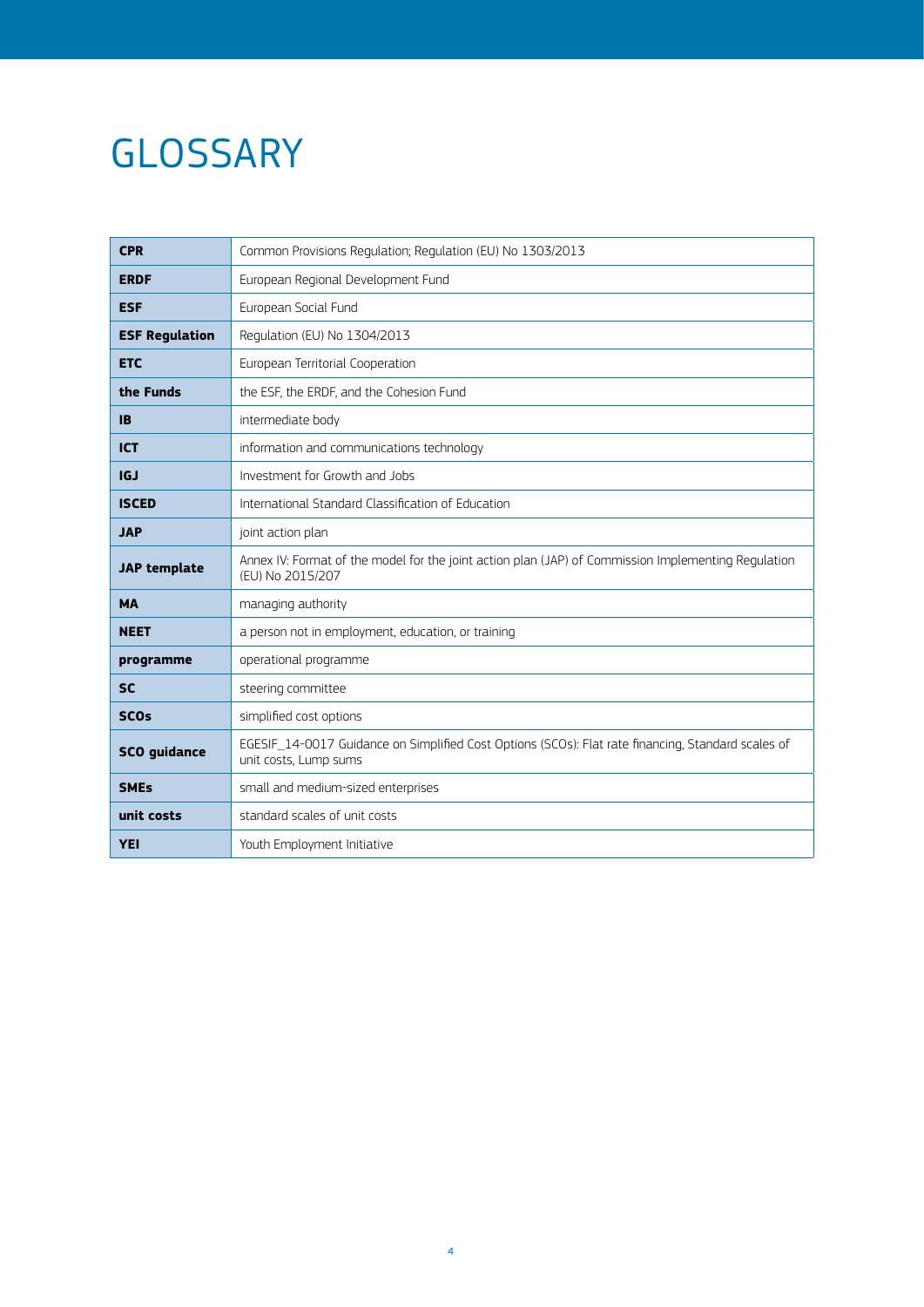## <span id="page-6-0"></span>1. INTRODUCTION

One of the main objectives of the legislative framework for the European Structural and Investment Funds for 2014-20 is to reinforce the focus on results. Within cohesion policy, one of the ways to do this is by using a JAP. A JAP enables Member States to implement parts of one or more programmes using a results-oriented approach towards a predefined goal. Its focus on results is ensured because it has coherent intervention logic and makes use of SCOs. Selected output and result indicators are linked with corresponding unit costs or lump sums, and this makes it possible to make payments based on achievement levels. To use a JAP, the Member State concerned must first agree it with the Commission.

This note was prepared by the Commission services responsible for the implementation of cohesion policy, in consultation with the members of the ESF Technical Working Group<sup>(1)</sup> and the Group of experts on European Structural and Investment Funds.<sup>(2)</sup> Its purpose is to provide Member States with quidance on the content, preparation and implementation of JAPs, as set out in Articles 104-109 of the CPR. As the use of JAPs concerns various aspects of implementing cohesion policy, this note should be used in conjunction with other relevant guidance documents on SCOs, intervention logic, and indicators.

The examples in this guidance note are given for illustrative purposes only and do not introduce any requirements or recommendations for JAPs implemented in the 2014-20 programming period.

### 1.1. Why use joint action plans?

JAPs are one way of promoting the Funds' focus on results and have several distinct advantages:

- they move the management's focus from inputs to outputs, results and the achievement of a pre-defined objective;
- the special emphasis on developing the JAP intervention logic is an additional guarantee that adequate measures are taken to tackle an existing problem;
- they can be a useful tool to promote partnership and an integrated approach, as they could be supported by various programmes and funds to achieve a pre-defined objective;
- the financial management of a JAP is based exclusively on the unit costs and lump sums defined in the Commission decision approving it, which simplifies the management and control arrangements and reduces the error rate;
- the decision approving a JAP provides the Member State concerned with additional legal certainty when compared to SCO schemes under Article 67 of the CPR, which are set-up and justified by Member States without prior approval by the Commission.

### 1.2. When to use joint action plans?

The Commission recommends the use of JAPs when:

- Member States are willing to test and apply a results-oriented approach to achieve some of the goals of their programme(s);
- a challenge identified in the programming documents needs to be addressed through a set of complementary actions;
- the expected outputs and results can be defined and, where necessary, reliable data exist to establish related unit costs or lump sums.

The JAP set-up implies that it should be possible to define and justify SCOs for selected JAP output and result indicators. Use of JAPs should be avoided if it is not possible to justify the costs associated with the SCOs proposed.

When an operation consists of a single project, particularly one which is fully outsourced via public procurement, using a JAP could create an administrative burden without providing added value. On the other hand, when two or more projects have a common objective, a JAP may be a suitable instrument for coordinating between them and would ensure a greater focus on results. For example, support for the implementation of the Youth Guarantee through the YEI is considered a good opportunity to test the JAP approach, given the need to integrate a set of actions to reach a clearly defined objective.

<sup>(</sup> ) The ESF Technical Working Group is a working group of the ESF Committee set up under Article 163 of the TFEU. It was set up to facilitate the exchange of information between the Commission and Member States' ESF MAs on technical operational matters related to the management of the ESF.

<sup>(</sup> 2 ) An expert group on implementing programmes adopted and implemented in accordance with the legal framework for the European Structural and Investment Funds, set up by Commission decision C(2014)1875.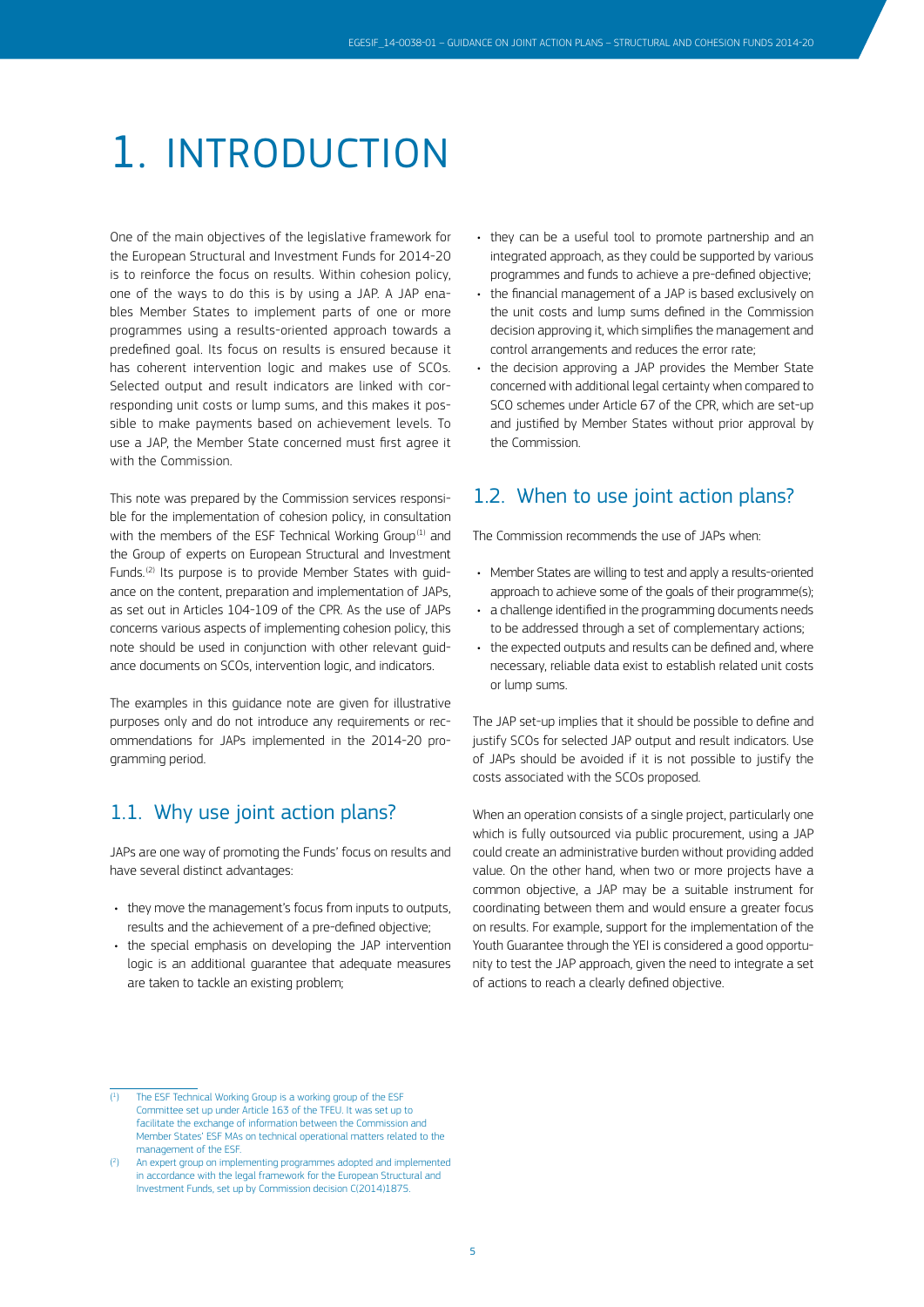## <span id="page-7-0"></span>2. BASIC CHARACTERISTICS

## 2.1. The JAP as an operation

Article 104(1) of the CPR states that a JAP is an operation whose scope is defined and which is managed in relation to the outputs and results to be achieved. A JAP may:

- consist of a project or a group of projects, but is a single operation;
- receive support from one or more priority axes of one or more programmes;
- be implemented under the IGJ goal or the ETC goal;
- be supported by the ESF, the YEI, the ERDF and/or the Cohesion Fund;
- be supported by one or more of the Funds.

A JAP is subject to the same rules as other cohesion policy operations (for instance, funds not spent within a JAP are not automatically lost for the programme(s) in question and may be used in other operations), except where specific rules are defined in the legislative framework (i.e. Articles 104-109 of the CPR). This note focuses on the specific requirements related to the scope, beneficiaries, content, management, and approval of JAPs.

### 2.2. Threshold

Article 104(2) of the CPR sets a minimum threshold for the public contribution to a JAP: the public expenditure (defined as public contribution paid to or by the beneficiary according to

the JAP's financing plan) should be at least EUR 10 million or 20% of the public support of the programme(s), whichever is lower. While this is the general rule, there are two exceptions:

- For a pilot JAP, the public support allocated for each programme may be reduced to EUR 5 million. A Member State may submit one pilot JAP per programme. In principle, a pilot JAP should be the first one submitted for the programme(s). It should be submitted as soon as possible, though it may be proposed at any point during the period. A pilot JAP should envisage specific ways of disseminating information to share the experience gained from its implementation.
- There is no minimum threshold for JAPs supported by the YEI to promote the use of this tool in work on increasing youth employment.

## 2.3. Beneficiaries

Under Article 104(1) of the CPR, a JAP beneficiary must be a public law body (defined in Article 2(10) of the CPR). The beneficiary assumes overall responsibility for the JAP vis-à-vis the programme authorities. However, it is not obliged or expected to implement each project by itself. Other bodies (public or private) may be involved in the JAP's implementation as partners, suppliers, or granted entities (bodies that receive a grant from the beneficiary to implement a project, supported by the JAP). In this way, a JAP may bring together key players in a geographical area or sector, and they will implement various JAP activities under the beneficiary's responsibility.

#### **Example**

A JAP aims to tackle youth unemployment in a specific area through a group of projects, which form the basis for a strategic partnership. The JAP's beneficiary is the public employment service, but a partnership is formed to implement the JAP. It includes organisations interested in tackling the issues related to youth unemployment, for example training institutions, schools and employers' organisations. These bodies will directly implement some of the projects.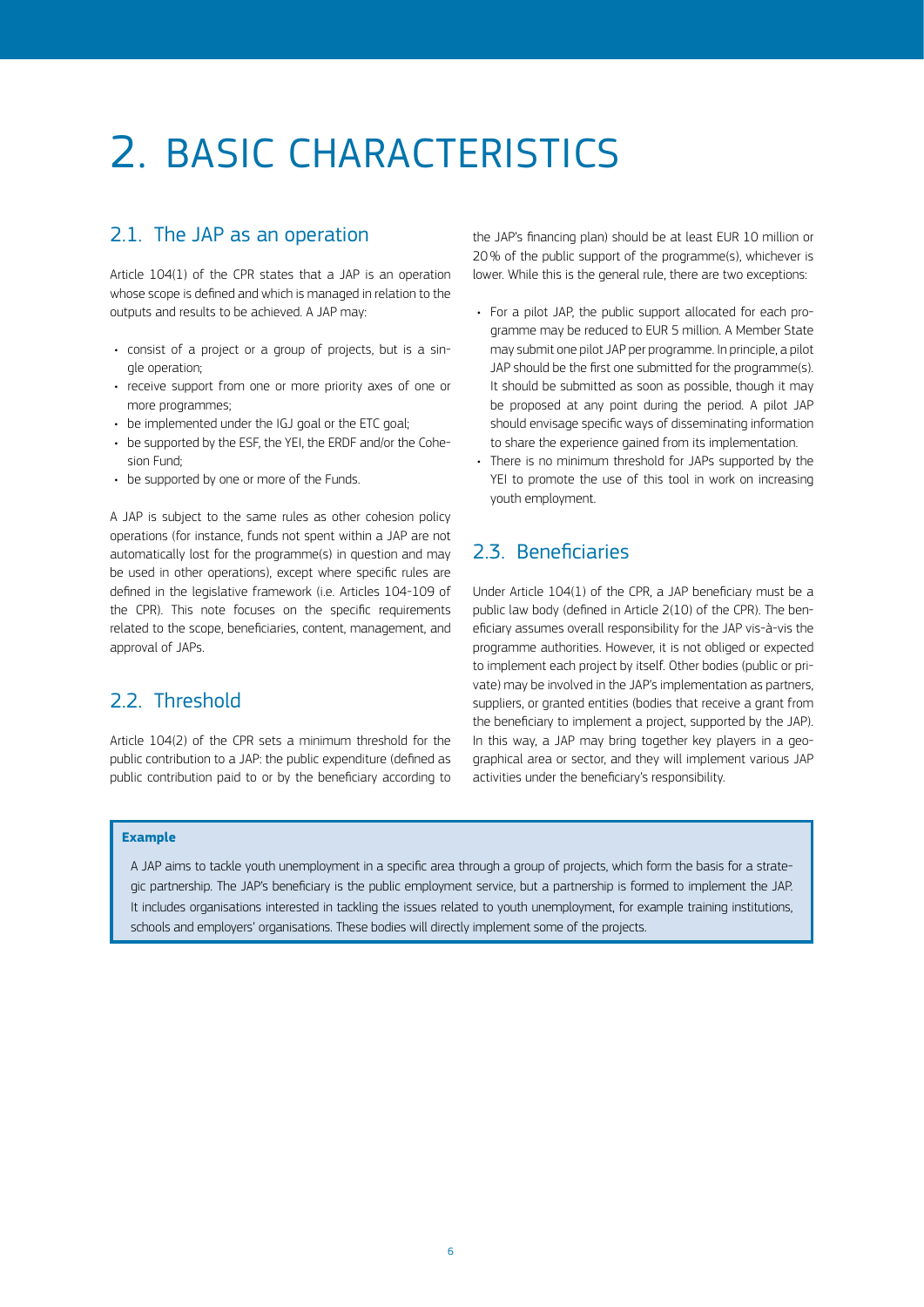<span id="page-8-0"></span>It is also possible for a MA or an IB to be a JAP's beneficiary, if the necessary arrangements to ensure the separation of functions have been put in place (in accordance with Article 125(7) of the CPR).

#### **Example**

A multi-fund JAP aims to improve the productivity of SMEs in a Member State by increasing the use of ICT. The JAP helps SMEs to purchase e-business solutions (ERDF) and to train employees on using the new products (ESF).

The JAP's beneficiary is the MA of the ERDF-ESF programme that provides the financing. The MA prepares the JAP proposal and submits it to the Commission. Upon the Commission's approval, the MA implements the JAP by organising a call for SMEs. Although it is the SMEs that will implement the individual projects within the JAP, the MA remains the JAP's beneficiary and will assume overall responsibility for it.

In accordance with Article 106(8)(a) of the CPR, the beneficiary must show its competence in the area that is the subject of the JAP, and in administrative and financial management, including public procurement and the management of EU funds. To do this, Member States are asked to provide the following information in the JAP proposal:

- information about the beneficiary's expertise in the area that is the subject of the JAP,
- an overview of the beneficiary's experience in project management,
- information about any financial corrections imposed on the beneficiary.

### 2.4. Scope of support

A JAP can be used to finance projects that fall under the scope of the Funds, except for projects that consist of the provision of infrastructure (Article 104(1) of the CPR). Use of cross-financing as envisaged under Article 98(2) of the

CPR is possible, but must be monitored, as Member States must respect the 10% ceiling for each priority axis (by fund and category of region, where relevant). The cross-financed amount should be recorded and monitored based on the data used to define the unit cost/lump sum. In addition, the possibility of cross-financing cannot be used for the provision of infrastructure.

If some infrastructure is necessary to achieve the goals of the JAP, it is recommended to mention this in the JAP intervention logic (for instance as a pre-condition for certain projects). Depending on the scope of the programme(s), this infrastructure could be financed by the Funds as a separate operation, complementary to the JAP.

The purchase of equipment is eligible under a JAP. Management costs are also eligible, if they comply with the JAP's financial management provisions, and will be reimbursed on the basis of SCOs. If management costs do not comply with these provisions or would make implementation more complex, they could be financed as separate operations.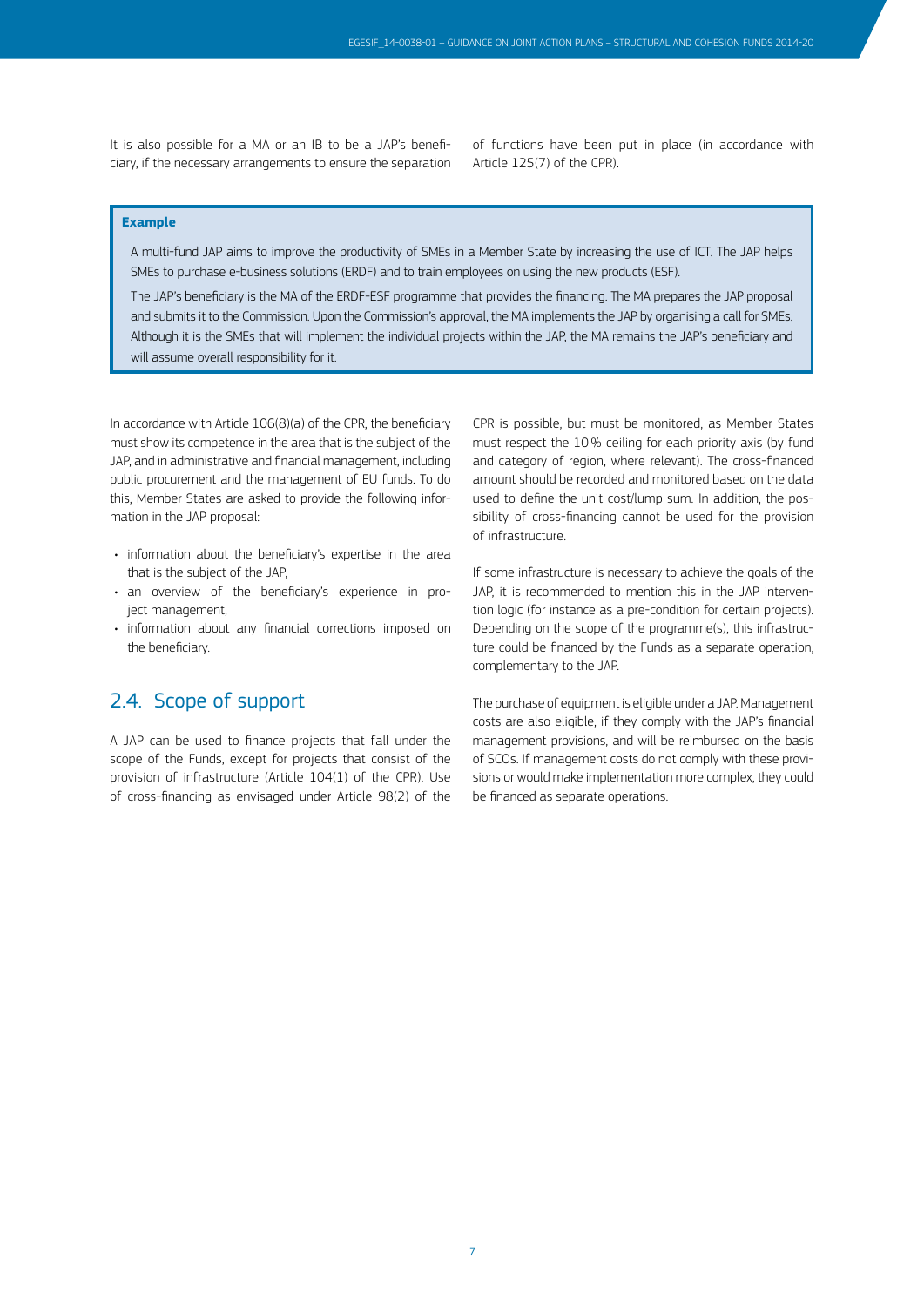## <span id="page-9-0"></span>3. INTERVENTION LOGIC

The intervention logic is a key way of supporting JAPs' resultsoriented approach, as it provides a logical link between the development needs and specific objectives set out in the contributing programmes and the JAP's content. Article 106 of the CPR states that a JAP should include an analysis of the development needs, objectives, outputs and results with milestones and targets, and (types of) projects envisaged. The intervention logic should ensure that all these elements consistently build upon each other.

The main elements of the intervention logic for the 2014- 20 period will have already been set out in the programming documents. Member States will have produced an analysis of the development needs in their Partnership Agreements, identified their funding priorities and selected the thematic objectives appropriate for addressing the needs identified. Programmes will have demonstrated how the funding priorities would be implemented through the definition of specific objectives for each investment priority, types of actions to be supported, and indicators. As a JAP may be supported by one or more programmes, it is expected that its intervention logic will build on the logic of the programmes that will finance it. However, it should have a more focused scope and include a greater level of detail.

### 3.1. Analysis of the development needs

The analysis of the development needs should describe the overall problem or situation which the JAP will contribute to solving. This is why it is the starting point for formulating a JAP's intervention logic. It should relate to the analysis in the Partnership Agreement and programmes, but should include a more focused description and, where appropriate, should be substantiated with statistical or other types of data. A JAP can address the particular needs of a specific geographical area or one or several target group(s) and this should be reflected in the analysis and, where necessary, in the specific section of the JAP template. This section should clearly indicate to which programme objectives the JAP will contribute, including relevant country-specific recommendations.

The JAP analysis will be the basis for setting the JAP's general objective and any specific objectives.<sup>(3)</sup> Similar to the specific objectives of programmes, the underlying rationale of a JAP's objectives<sup>(4)</sup> is to describe the change, including the direction of change, sought to be achieved. As the JAP is a single operation though, its objectives should also be set at the level of an operation. The JAP general objective should relate to the entire JAP, while the JAP specific objectives should contribute to achieving the JAP general objective and relate to part of the JAP.

#### **Example**

A YEI JAP, which aims to tackle youth unemployment in a Member State, has the following objectives:

#### **General objective:**

Provide 10000 NEETs under 25 with an offer under the Youth Guarantee

#### **Specific objectives:**

- 1. Increase the skills of NEETs under 25 to meet the labour market demand, with a particular focus on the low-skilled
- 2. Increase the number of NEETs aged 20-24 who have had a first work experience
- 3. Increase the number of NEETs aged 20-24 who are self-employed

<sup>(</sup> 3 ) Article 106(2) of the CPR provides for the general and specific objectives of a JAP. It states that a differentiation should be made between the specific objective of a JAP, referred to as 'JAP specific objective' in the JAP template and in this note, and the specific objective of an investment priority in a programme.

<sup>(</sup> 4 ) 'JAP objectives' includes a JAP's general objective and its specific objectives.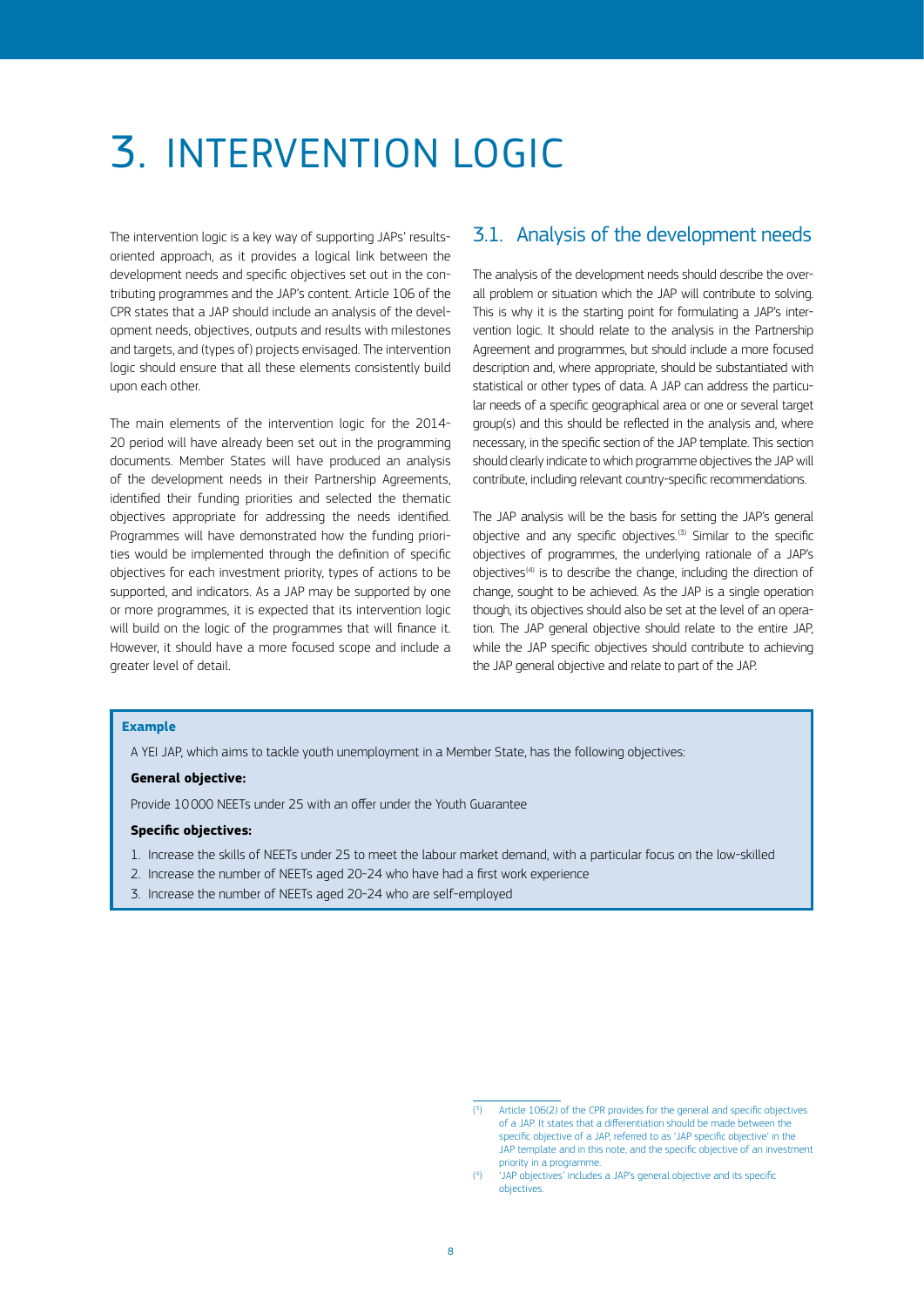### <span id="page-10-0"></span>3.2. Projects envisaged

In addition to defining the JAP's objectives, Member States are asked to set out the (types of) projects that will be supported, and provide a justification as to how each project will contribute to achieving the JAP's objectives. The

Commission recommends that Member States present a set of underlying assumptions which they consider necessary and sufficient to reach the JAP's expected results as the basis for proposing projects under the JAP. This makes it easier to make amendments later on if the assumptions have proved to be wrong.

#### **Example 1**

Continuing the example JAP presented in the previous example, here are some of the Member State's assumptions about which projects the JAP should support and how they contribute to the JAP's objectives:

- Successfully integrating young NEETs under 25 into the labour market requires an individualised approach.
- Where appropriate, there should be a package of measures for the project participants and the JAP should allow participants to take part in one or more activities.
- Improving the skills of young people will improve their chances of entering the labour market.
- Fostering an entrepreneurial mind-set and providing start-up support services is one way of integrating young people into the labour market.

The Member State uses these assumptions to justify the following projects under the JAP:

- Provision of individualised pathways for participants
- Provision of basic skills training
- Support for entrepreneurship

### 3.3. Outputs and results

The projects to be implemented as part of a JAP should produce the necessary outputs and results to achieve the JAP's objectives. Outputs are directly produced or supplied through the implementation of JAP projects. They should be linked to the activities planned and should contribute to the results. The results should report the JAP's direct effects on participants or entities involved — for example, a change in employment status upon leaving the JAP. The results should be linked to the JAP's objectives.

A JAP's rationale requires that outputs and results are underpinned by a clear definition. Targets and, where appropriate, milestones should be quantified through the use of indicators. If it is not possible to identify direct and immediate outputs and the measurable dimension of the expected results through result indicators, or to quantify targets, using a JAP is not recommended.

While some indicators will be used for the JAP's financial management (i.e. for payments made to the beneficiary), others will be developed for monitoring purposes only. The indicators used for monitoring purposes should correspond to the indicators defined for the investment priorities of the programmes that are part of the JAP, but they could also be more specific, depending on the JAP's scope. It may be best to make the indicators related to the JAP's financial management JAP-specific. No matter what their purpose, all indicators must be included in section D.1.3 of the JAP template. For further guidance on reporting requirements and indicators, see the relevant guidance papers on monitoring and evaluation.<sup>(5)</sup>

<sup>(</sup> 5 ) Monitoring and Evaluation of European Cohesion Policy — ESF, guidance document. [http://ec.europa.eu/social/main.jsp?catId=325&langId=en&mor](http://ec.europa.eu/social/main.jsp?catId=325&langId=en&moreDocuments=yes) [eDocuments=yes](http://ec.europa.eu/social/main.jsp?catId=325&langId=en&moreDocuments=yes)

Guidance Document on Monitoring and Evaluation — ERDF/CF, concepts and recommendations [http://ec.europa.eu/regional\\_policy/sources/](http://ec.europa.eu/regional_policy/sources/docoffic/2014/working/wd_2014_en.pdf) [docoffic/2014/working/wd\\_2014\\_en.pdf](http://ec.europa.eu/regional_policy/sources/docoffic/2014/working/wd_2014_en.pdf).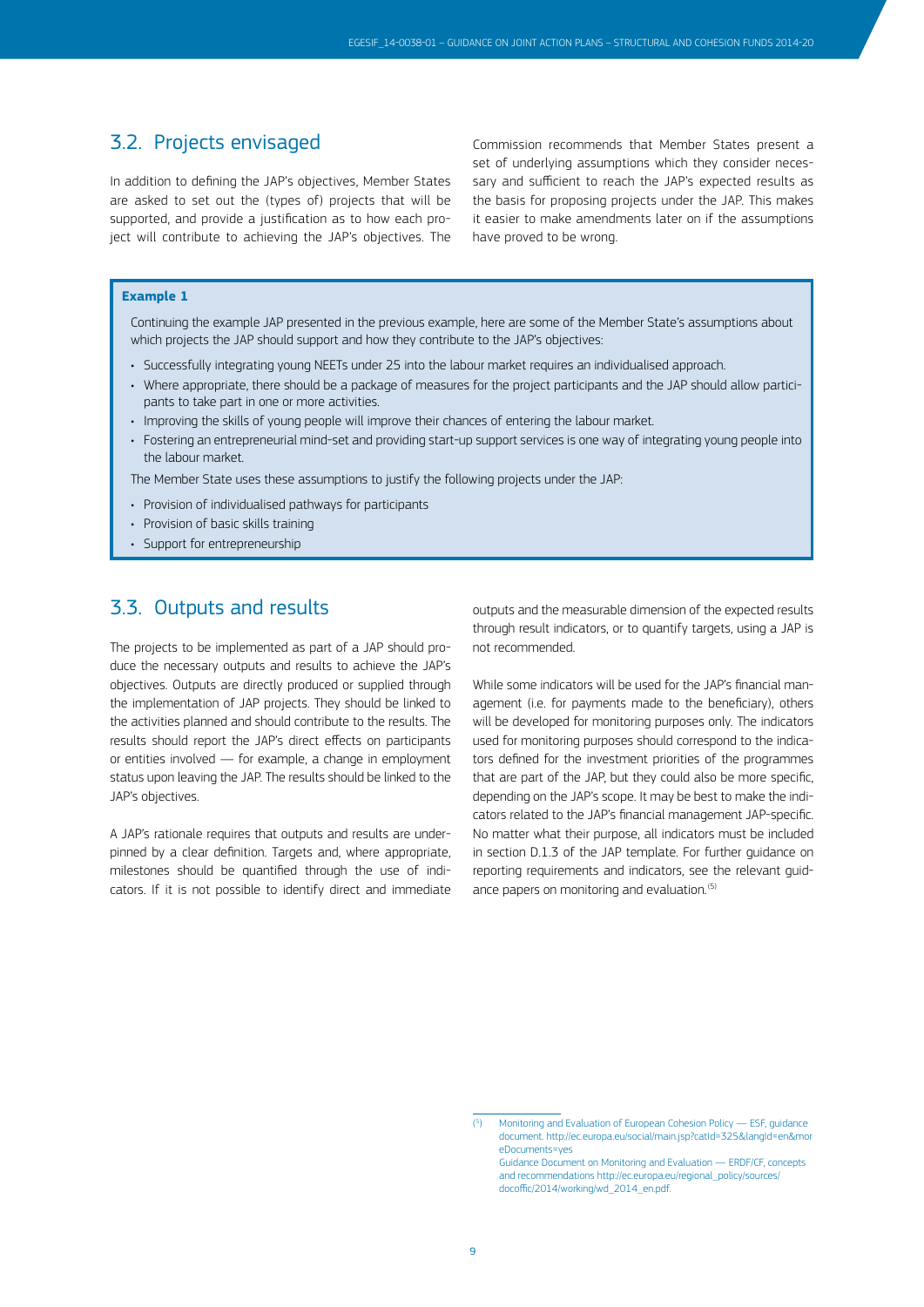#### **Example**

The Member State from the previous example defines the following outputs and results for the projects which will be implemented as part of the JAP:

- **Provision of individualised pathways for participants** Output: NEETs under 25 in pathway activities Result: NEETs under 25 in supported employment or education/training
- **Provision of basic skills training**  Output: NEETs under 25 with ISCED 0, 1 or 2 Result: NEETs under 25 who gain an ISCED qualification
- **Support for entrepreneurship** Output: NEETs aged 20-24 in start-up counselling Result (immediate): NEETs aged 20-24 establish a start-up Result (long term): NEETs aged 20-24 sustain a start-up for X months

Where a minimum quality standard is required for a particular project or where a project's completion is necessary for other JAP activities to start, milestones can be set for indicators used for the project's financial management. Such milestones should relate to a specific value of one or several indicators, which is the minimum value to be able to consider the implementation of a certain JAP project or part of it as successful. The milestone must be reached in order for the expenditure incurred for this project to be considered eligible (i.e. this minimum necessary value must

be achieved by the end of the project's implementation). If, on the other hand, a project reaches the milestone agreed for a particular indicator but fails to deliver on the overall target, the beneficiary will be reimbursed up to the level of achievement for that indicator.

The use and values of milestones will depend on the activities envisaged within a JAP. Given their impact on eligibility, such milestones, if any, must be included in the Commission's decision approving the JAP.

#### **Example 1**

A project within a JAP envisages that 10000 participants with secondary education obtain a qualification (final target). The agreed milestone specifies that at least 2500 participants gain a qualification by the end of the JAP's implementation. This is the minimum indicator value that must be reached in order for this project to be considered successful, and the corresponding expenditure eligible.

If at the end of the project's implementation only 2000 people have obtained a qualification, the beneficiary will not be reimbursed at all, as the milestone of 2500 was not reached. If, for example, 3200 people obtained a qualification, the beneficiary will be reimbursed based on the unit cost defined for this project (amount per person who obtains a qualification multiplied by 3200), whether or not the JAP's general objective is achieved.

#### **Example 2**

An ERDF JAP aims to set up a well-functioning research network over five years, which would improve cooperation among researchers from different institutions and the business community. A key step is the setting up of a dedicated electronic research platform to share results and draft papers, and to involve the business community. The goal is that at least X research fellows/business representatives visit the platform every week within six months of its creation. This requires certain conceptual preparation, including surveys, etc.

EUR 5 million cost is planned for creating an electronic platform and interface visited by at least X research fellows/business representatives, etc. weekly within 6 months after creation. This is a milestone of the JAP. Expenditure for this project and subsequent projects under this JAP will only become eligible once the number of visitors reaches X (based on detailed and agreed methodology).

A further EUR 3 million is envisaged for organising Y number of workshops originated in the research platform and involving researchers belonging to at least three different institutions. EUR 2 million is budgeted for the publication of Z number of articles signed jointly by researchers from at least two different institutions. Another EUR 2 million is planned for W number of higher education courses provided in order to disseminate research results. Once the milestone (creating the electronic platform visited by at least X research fellows/business representatives) is reached, the costs of workshops, publications and courses will become eligible for reimbursement based on the corresponding unit costs and/or lump sums agreed.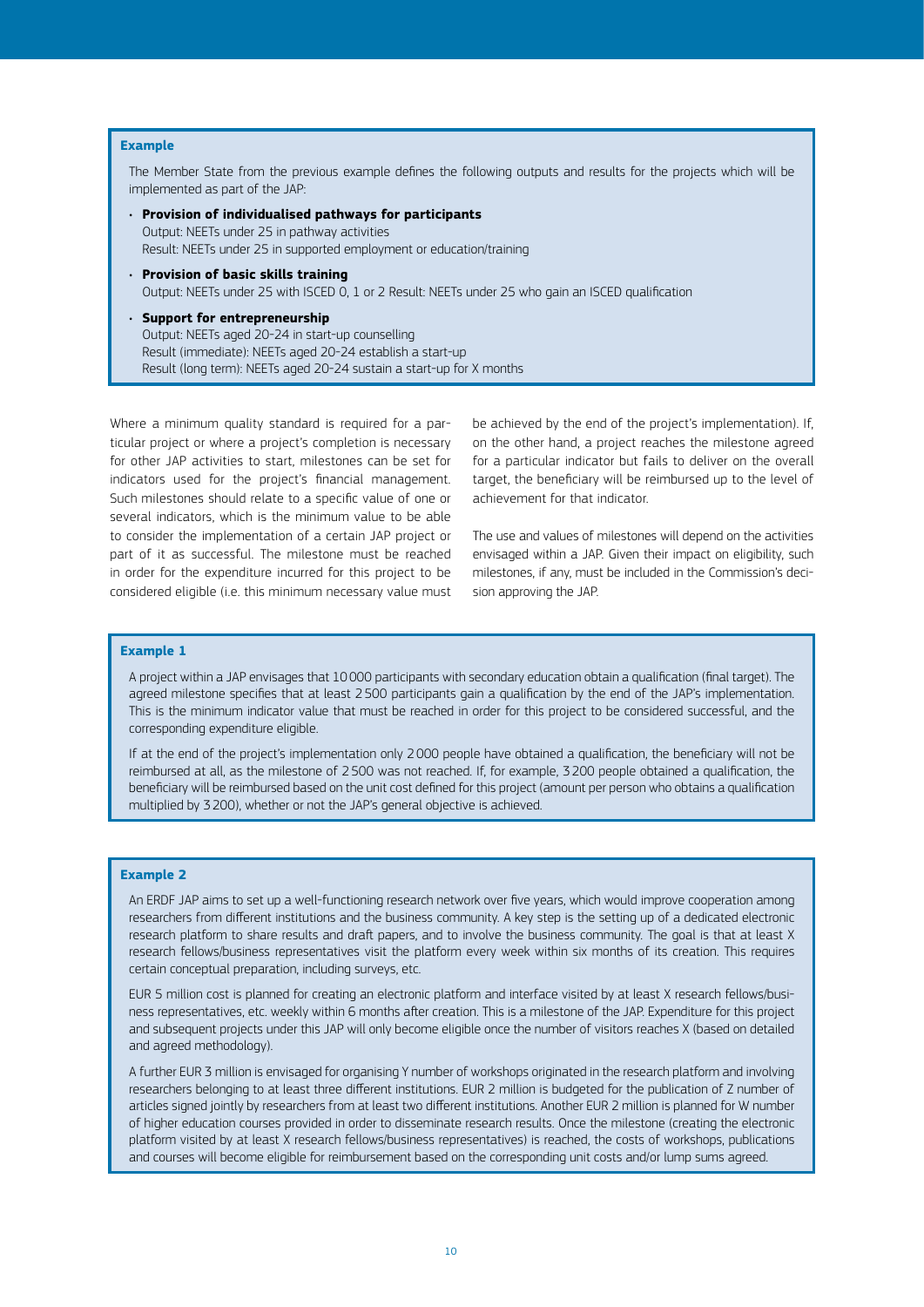## <span id="page-12-0"></span>4. FINANCIAL MANAGEMENT, CONTROL, AND AUDIT

## 4.1. Use of simplified cost options<sup>(6)</sup>

Under Article 106(9) of the CPR, a JAP's financial management is exclusively linked to the level of achievement of the outputs and results. This is done by defining a unit cost or a lump sum for one or more indicators associated with each of the JAP's projects. In this way, it is possible to establish the costs necessary to achieve the milestones and targets related to the JAP's outputs and results, as set out in Article 106(9)(a) of the CPR. Progress achieved with each project will induce a change in the indicators, which will in turn be a basis for reimbursing the beneficiary. The total amount of payments under a JAP will correspond to the final level of achievement of the indicators used for its financial management.

A JAP's costs will be reimbursed based on a mix of output and result indicators, which will be different for every JAP and may vary for projects within a JAP. It is possible for some project costs to be reimbursed primarily based on outputs, and for others to be reimbursed primarily based on results, or on outputs *and* results.

Under Article 106(9)(a) of the CPR, each unit cost or lump sum used should be defined based on the methodologies set out in Article 67(5) of the CPR and Article 14 of the ESF Regulation. However, compared to the SCOs specified in Article 67 of the CPR and Article 14(2)-(4) of the ESF Regulation, the proposed arrangements for JAPs are different in two respects:

- The JAP's financial management is exclusively based on the unit costs and lump sums set out in the decision approving the JAP. The decision is the basis for the financial flows between the Commission and the Member State in relation to the JAP. The JAP's financial management control and audit aims only to verify whether the conditions for payment set out in the decision have been fulfilled (Article 109(2) of the CPR). This makes it possible to differentiate between, on the one hand, the relationship between the Commission, the Member State and the beneficiary and, on the other hand, the relationship between the JAP's beneficiary and the bodies in charge of implementing the JAP projects under the beneficiary's responsibility. Consequently, it is possible to implement (part of) a JAP and to use SCOs even for projects that are exclusively procured.
- Lump sum payments are not capped, which implies that Member States can define lump sums that exceed EUR 100000 in public contributions.

<sup>(</sup> 6 ) The main reference document for defining unit costs and lump sums is the Commission's SCO guidance, in particular chapters 3-5.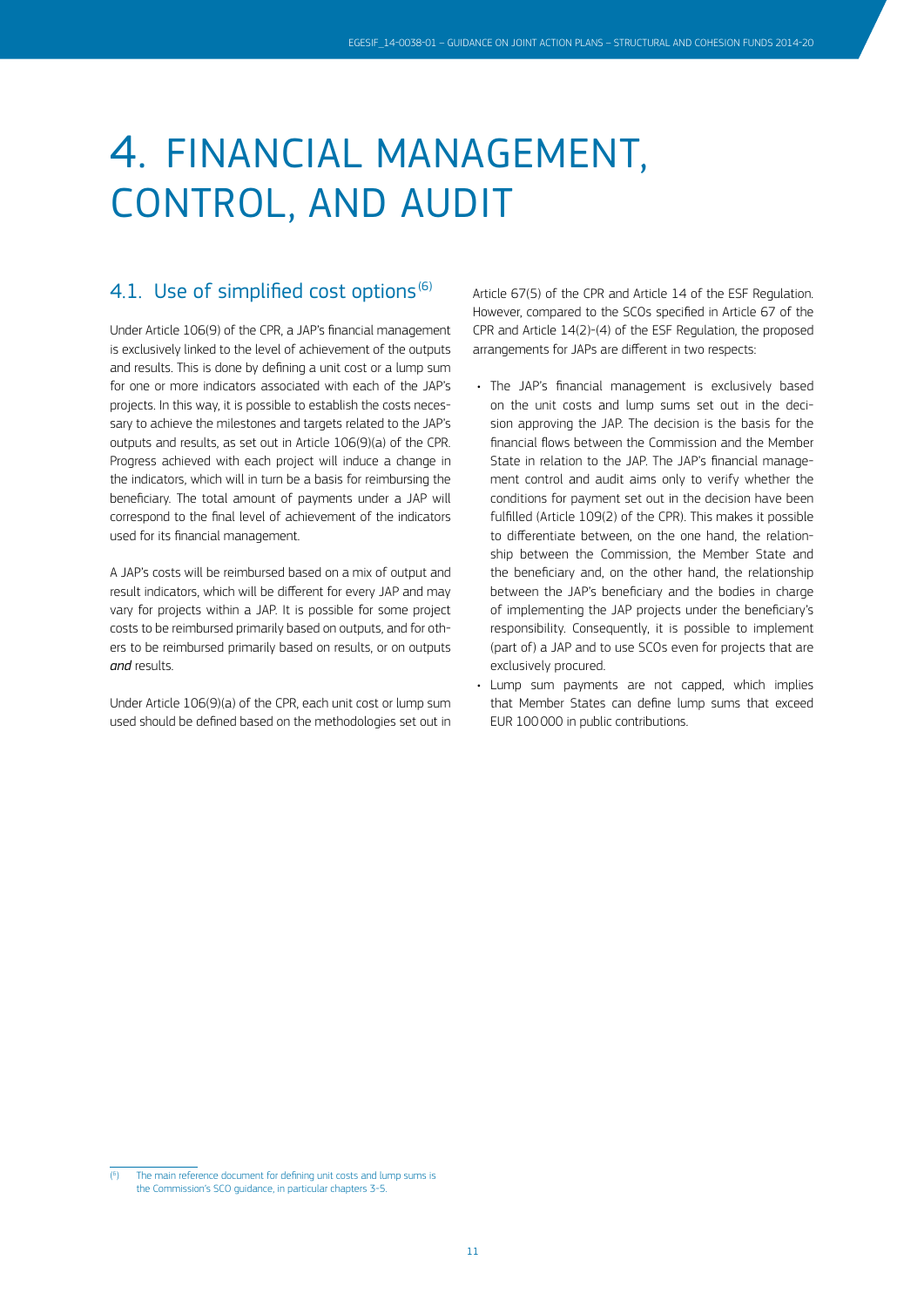The table below compares the different SCO systems in the legislative framework:

|                              | <b>SCOs under Articles</b><br>67-68 CPR and<br>Article 14(2)-(4) of the<br><b>ESF Regulation</b>                                                                                                                                                                                                                                  | <b>JAPs</b>                                                                                                                                                                                                                                                                                                                                                  | Article 14(1) of the ESF<br>Regulation <sup>(7)</sup><br>(if the SCO covers)<br>all the costs of the operation<br>and is a set value)                                                                                                                                                                                                                                                                                                                |
|------------------------------|-----------------------------------------------------------------------------------------------------------------------------------------------------------------------------------------------------------------------------------------------------------------------------------------------------------------------------------|--------------------------------------------------------------------------------------------------------------------------------------------------------------------------------------------------------------------------------------------------------------------------------------------------------------------------------------------------------------|------------------------------------------------------------------------------------------------------------------------------------------------------------------------------------------------------------------------------------------------------------------------------------------------------------------------------------------------------------------------------------------------------------------------------------------------------|
| <b>SCO type</b>              | Flat rate financing, standard<br>scales of unit costs and<br>lump sums.                                                                                                                                                                                                                                                           | Standard scales of unit costs<br>and lump sums:<br>No threshold for lump sums.                                                                                                                                                                                                                                                                               | Standard scales of unit costs<br>and lump sums: No threshold<br>for lump sums.                                                                                                                                                                                                                                                                                                                                                                       |
| Commission<br>approval       | No formal approval.                                                                                                                                                                                                                                                                                                               | Approved in the framework of<br>the JAP decision.                                                                                                                                                                                                                                                                                                            | The SCOs are adopted<br>by the Commission by means<br>of a delegated act.                                                                                                                                                                                                                                                                                                                                                                            |
| <b>Calculation</b><br>method | Calculation based on a fair.<br>equitable and verifiable method.<br>Use of existing EU or national<br>schemes for similar types of<br>operation and beneficiary.<br>Use of rates and methodologies<br>set out in the regulations<br>(Article 67(5), Article 68 of the<br>CPR and Article 14(2) and (3) of<br>the ESF Regulation). | Calculation based on a fair.<br>equitable and verifiable method.<br>Use of existing EU or national<br>schemes for similar types of<br>operation and beneficiary.<br>Use of rates and methodologies<br>set out in the regulations<br>(Article 67(5), Article 68(2) of<br>the CPR and Article $14(1)-(3)$ of<br>the ESF Regulation).                           | The regulations do not set<br>a specific methodology for<br>the definition of SCO under<br>Article 14(1) of the ESF<br>Regulation. The Commission,<br>however, intends to use<br>following methodologies:<br>Calculation based on<br>a fair, equitable and<br>verifiable method:<br>Use of existing EU or national<br>schemes for similar types of<br>operation and beneficiary;<br>Use of rates and<br>methodologies set out in<br>the regulations. |
| <b>Reimbursement</b>         | Reimbursement between<br>the Commission and the MA<br>and between the MA and the<br>beneficiary is based on the same<br>SCO system.                                                                                                                                                                                               | Reimbursement between the<br>Commission and the Member<br>State and between the Member<br>State and the beneficiary is<br>based on the same SCO system.<br>The beneficiary may apply<br>a different form of financial<br>arrangements (for example in<br>the case of public procurement),<br>but will be reimbursed based on<br>agreed unit costs/lump sums. | Reimbursements between<br>the Commission and the<br>Member State and between<br>the Member State and the<br>beneficiary may have a<br>different basis.                                                                                                                                                                                                                                                                                               |
| <b>Public</b><br>procurement | Not applicable to exclusively<br>procured projects.                                                                                                                                                                                                                                                                               | Also applicable to exclusively<br>procured projects.                                                                                                                                                                                                                                                                                                         | Also applicable to exclusively<br>procured projects.                                                                                                                                                                                                                                                                                                                                                                                                 |

<sup>(</sup> 7 ) More detailed information can be found in the *Guidance on standard scales of unit costs and lump sums adopted in the framework of Article 14(1) ESF Regulation*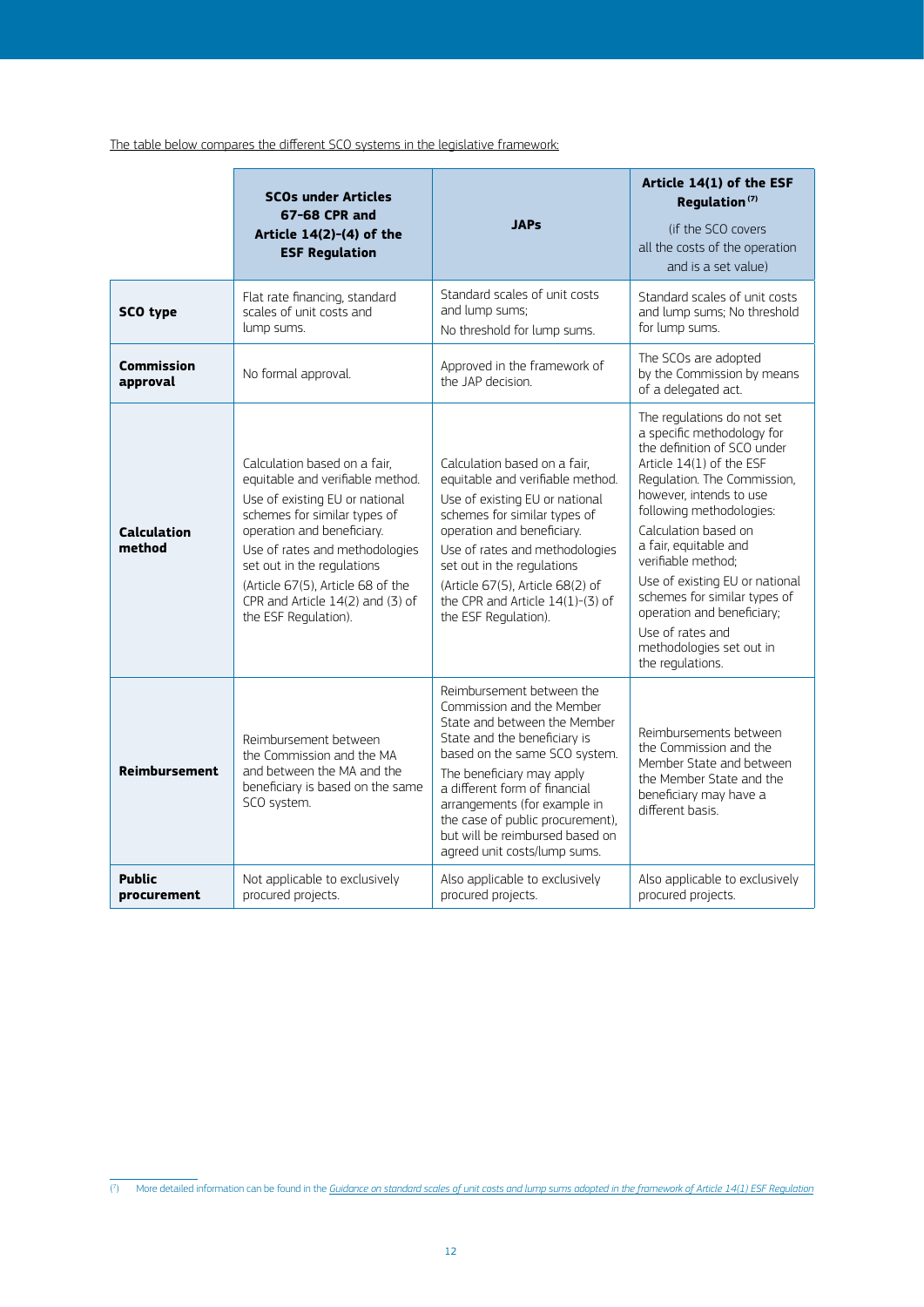#### <span id="page-14-0"></span>4.1.1. Calculation of costs

Member States should include all indicators which will be used for a JAP's financial management in Tables I.1.1 and I.1.2 of the JAP template. More detailed information, including justification of each unit cost and/or lump sum, must be provided in the annex (the annex must be completed for each SCO used). The level of detail to be provided to the Commission will depend on the legal basis used to calculate the amount of the unit cost/ lump sum. For instance, if the calculation is based on a fair, equitable and verifiable method via historical data, including statistics, information about the calculation or methodology used to establish targets and, where appropriate, milestones should be included in the annex and the data should be sent to the Commission. There is no need to send the micro-data, but these should be available on demand.

If unit costs or lump sums are based on Article 67(5)(b) and (c) of the CPR or Article 14(1) of the ESF Regulation, the information in the annex should include references to the system used and should justify that it is applicable to the JAP projects. If a national system for standard scales of unit costs is re-used for the JAP, the data sent should enable the Commission to verify that it had been applied to similar operations and beneficiaries, and that the system applied to the JAP is the same. All the provisions related to payments should be clearly specified in the JAP proposal.

For Member States which have not adopted the euro as their currency, unit costs and lump sums may be expressed in their national currency (the Commission's decision will specify the amount of each unit cost and/or lump sum in the same currency). This will ensure that the amounts are independent of currency rate fluctuations (for instance, unit costs and lump sums may be calculated based on statistics expressed in national currencies and therefore cannot change every month

according to the currency rate). The Member State concerned will convert the JAP's overall budget into euros using the Commission's monthly accounting exchange rate (as envisaged in Article 133(1) of the CPR) in the month in which the JAP proposal is submitted. The resulting amount in euros will be considered the maximum amount that can be committed to the JAP and will be used to assess if the compulsory JAP thresholds have been reached. When declaring expenditure to the Commission, Article 133 of the CPR will apply similarly to other projects.

If the duration of a JAP is over one year, the Member State may include an automatic update method to calculate the lump sums or the unit costs. The update method may take into account inflation, evolution in wages, or other relevant factors (see SCO guidance chapter 5, section 5.5). If this happens, information about the additional costs resulting from the update should be provided and must be included in the Commission decision.

#### 4.1.2. Financial flexibility

If required by the Member State, the Commission's decision on the JAP could allow some form of limited financial flexibility within the JAP, up to a maximum of 10% of the overall allocation to outputs on the one hand, and/or to results on the other hand. This means that underachievement on an output indicator could be partly compensated by overachievement on another output indicator. By using this flexibility, it would be possible to reimburse an additional up to 10% of the allocation to each indicator. There may also be full flexibility between indicators, capturing different levels of achievement for the same output or result. However, there is no possibility to transfer between results and outputs or to modify the milestones or the amount of the unit cost/lump sum itself without modifying the Commission's decision.

#### **Example**

A JAP has the following costs associated with its outputs and results (among others):

- EUR 10000 is allocated for 10 people in training (output 1),
- EUR 10000 is allocated for 100 people followed up (output 2),
- EUR 10000 is allocated for 10 people in employment after 3 months (result 1).

By making use of the flexibility arrangements, it is possible to shift up to 10% of the allocated amounts between outputs 1 and 2, but not to result 1. At closure, it would be possible to pay the following without amending the JAP, based on what was achieved:

- EUR 9000 for 9 people in training,
- EUR 10500 for 105 people followed up,
- EUR 10000 (capped) for 11 people in employment after 3 months.

**It is important to note that amounts which have not been paid within the framework of the JAP due to failure to achieve (all) agreed milestones/targets are not automatically lost for the programmes concerned.** 

**As for other cohesion policy operations, it is possible to commit the remaining funding to other operations under the programmes (subject to the automatic decommitment rules or financial corrections).**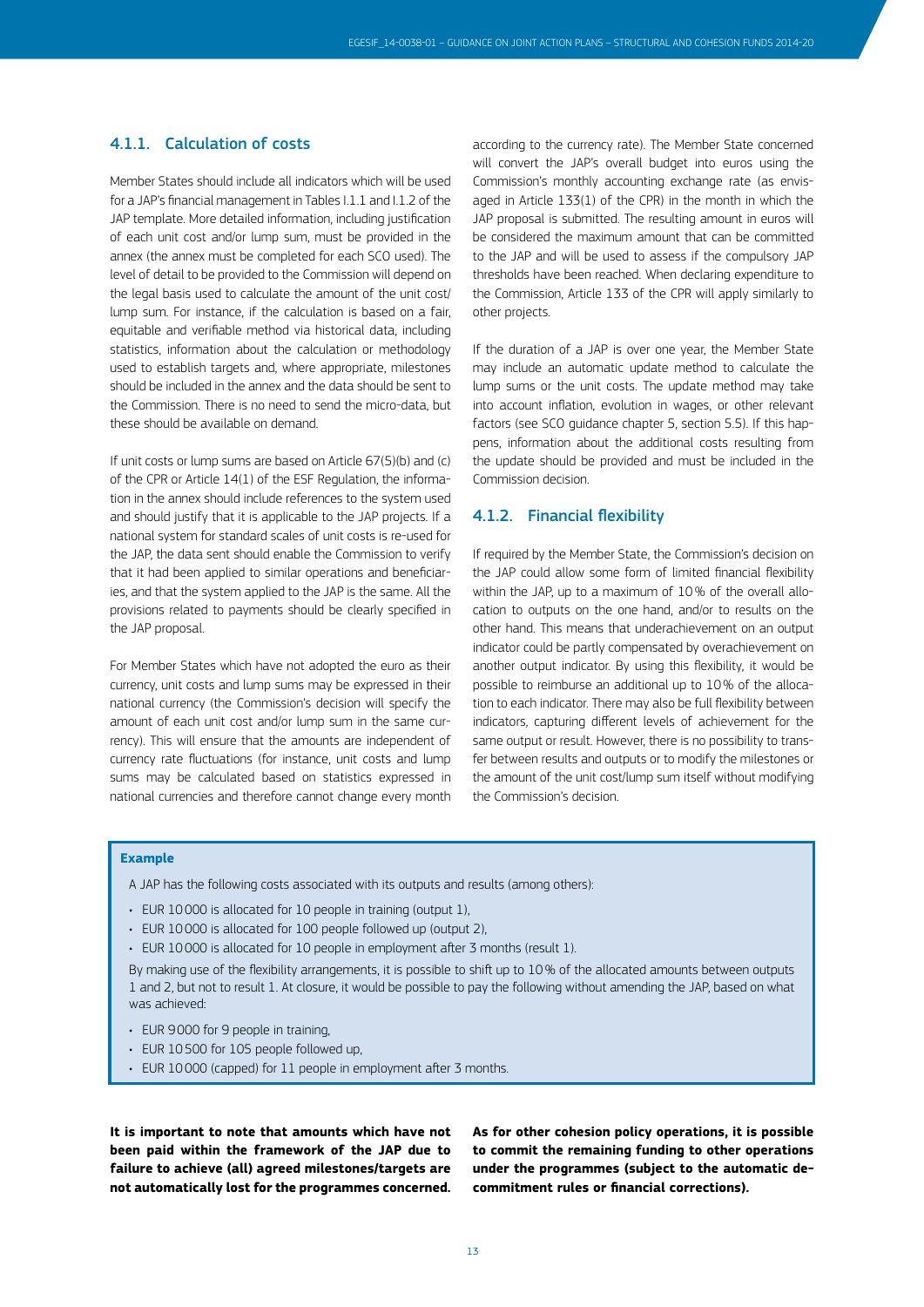## <span id="page-15-0"></span>4.2. Control and audit arrangements

#### 4.2.1. Monitoring and collection of data

As a consequence of the results-oriented financial management, the management and control of a JAP will be focused exclusively on data related to the achievement of outputs and results, which are the conditions for payment (Article 109(2) of the CPR). This is why the system a beneficiary puts in place to collect and store these data has to be robust and reliable. The audit trail will be based on this system, so any weakness, such as missing data necessary to justify the achievement of a specific output or result or divergent interpretations of an indicator, could lead to financial corrections. A reliable monitoring system at the level of the beneficiary is absolutely essential, since the management and control of the JAP moves away from control of what has been spent to what has been achieved. However, recording outputs and results may require data collection below beneficiary level.

To avoid all potential misunderstandings, all stakeholders must work closely together to adapt to this quite radical shift in focus. Therefore, for instance, it is crucial to come to a clear, unequivocal and undisputable common understanding of all aspects related to the output and result indicators used to reimburse costs incurred under the JAP. This will be easier if the definitions of each indicator are agreed as early in the process as possible. The JAP proposal should clearly specify what

must be delivered as a basis for payments for each indicator, and how the delivery of outputs or results will be proven and documented.

A JAP is not exempt from the general and fund-specific requirements. For example, JAPs supported by the ESF must collect data for the purposes of the ESF common indicators.

#### 4.2.2. Audit

Detailed information about the audit and control of standard scales of unit costs and lump sums can be found in Chapter 6 of the SCO guidance document. For JAPs, it is important to underline that the Commission will verify the calculation method used for each of the simplified costs as part of its assessment before it makes its decision. The audit of a JAP will only aim to verify that the conditions for payment defined in the decision approving the JAP have been fulfilled; work carried out by the Commission during the JAP's approval process will not be carried out again.

Under Article 109(3) of the CPR, the JAP beneficiary may apply its own accounting practices, even if this would result in different amounts than those calculated for the lump sums and unit costs included in the Commission decision (Article 109(3) of the CPR). Regardless of any differences in the amounts, the beneficiary will be reimbursed based on the provisions of the Commission decision.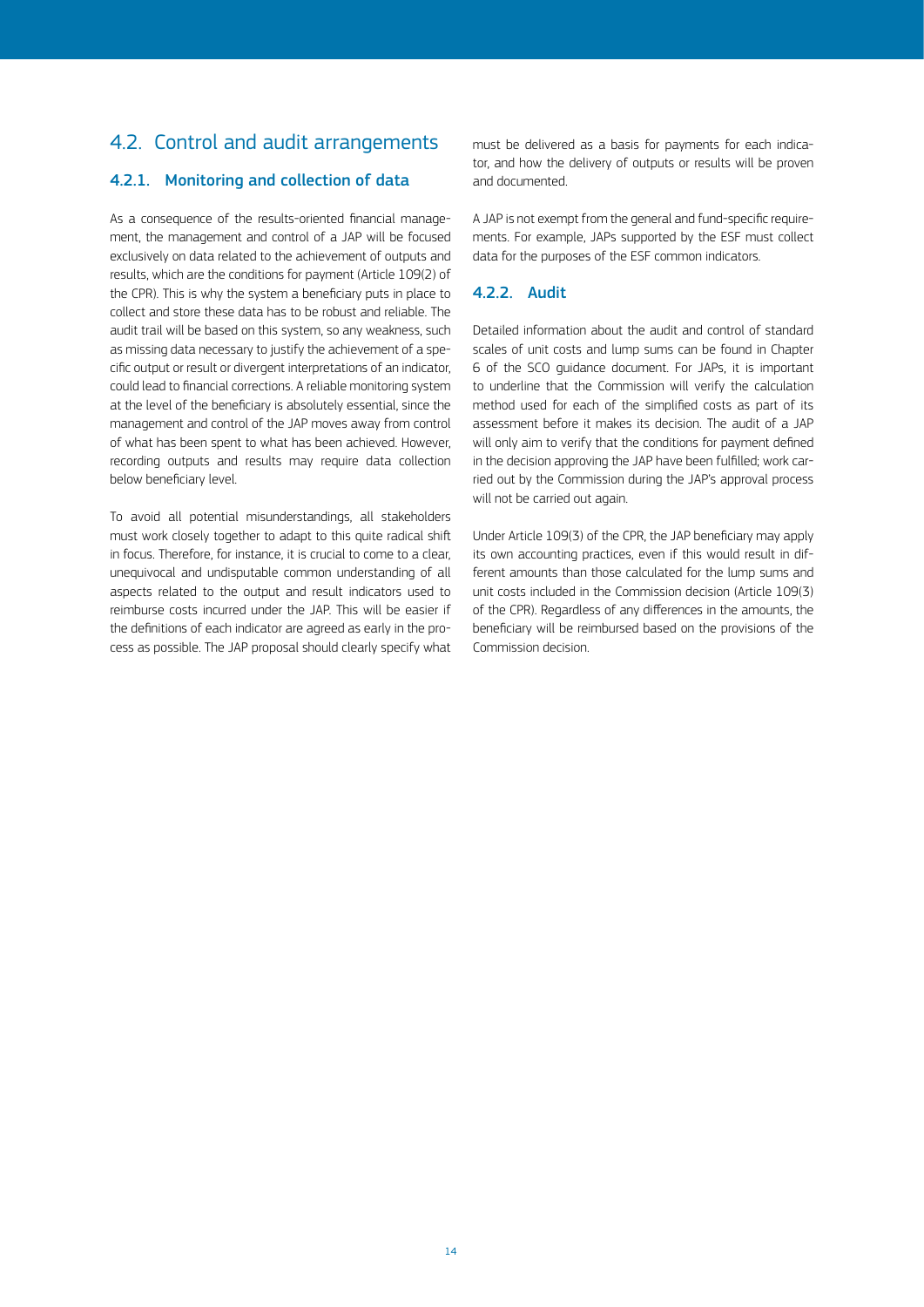## <span id="page-16-0"></span>5. APPROVAL AND AMENDMENT

### 5.1. Submission and approval procedure

The use of JAPs is optional and there is no requirement in the programming documents to indicate the planned use of JAPs. This is why Member States can decide on the scope and the most convenient time to submit a JAP proposal. A JAP proposal could be submitted as early as the programme(s) or at a later stage during implementation. Although the CPR does not set a deadline for submitting a JAP proposal or include strict requirements on its duration, Member States should keep in mind the following:

- Article 105(2) of the CPR states that a JAP must cover part of the period between 1 January 2014 and 31 December 2023. It is therefore expected that a JAP has a shorter duration than the programme(s) which finance it, and that enough time is available to reach the expected results.
- Article 105(2) of the CPR also states that a JAP's outputs and results will lead to reimbursement only if attained after the date of the decision approving the JAP and before the implementation period defined in that decision ends. Therefore, the Commission can approve a JAP only if there is sufficient time for the implementation of all planned activities and for the results to be achieved. In this way, the requirement for reimbursing a JAP set out in Article 105(2) of the CPR can be fulfilled.

If a Member State wants to implement a JAP, it is recommended that it informs the Commission at least three months in advance to facilitate the subsequent assessment of the JAP.

A JAP proposal must be based on the JAP template and must be sent by the Member State using the SFC2014 system. The system contains a JAP-specific process that mirrors the JAP

template. Member States are asked to encode the main part of the JAP proposal in the SFC2014 system, except for detailed information about each unit cost/lump sum, which should be uploaded as attached files. If the JAP proposal is submitted by a body that is not a MA or if the JAP is supported by several programmes with different MAs, the approval of each MA concerned must be annexed to the JAP proposal.

The JAP assessment procedure is described in Article 107(1) and (2) of the CPR. If the JAP is approved, the Commission decision will include the elements specified in Article 107(3) of the CPR. Any changes in the elements covered by the decision require the Commission to take an amending decision following the procedure set out in Article 108 of the CPR.

## 5.2. Amendment

Under Article 108(2)(b) of the CPR, amending a JAP is possible 'to take account of any issues affecting its performance'. Any proposed amendment will be assessed by the Commission to verify that it would improve the JAP's performance. This could, for example, include improvement of the intervention logic leading to changes in indicators, modification of targets due to socio-economic changes, etc.

To request an amendment, the beneficiary must submit a substantiated proposal to the SC set up under Article 108 of the CPR. It must do so in agreement with the MA(s) of the programmes concerned. If the SC validates the proposal, the same authority that submitted the JAP proposal should submit the proposal of amendment to the Commission. The approval of the SC and the relevant MA(s) should be attached to the amendment proposal. The Commission will assess any amendment proposals in accordance with Article 108(2) of the CPR.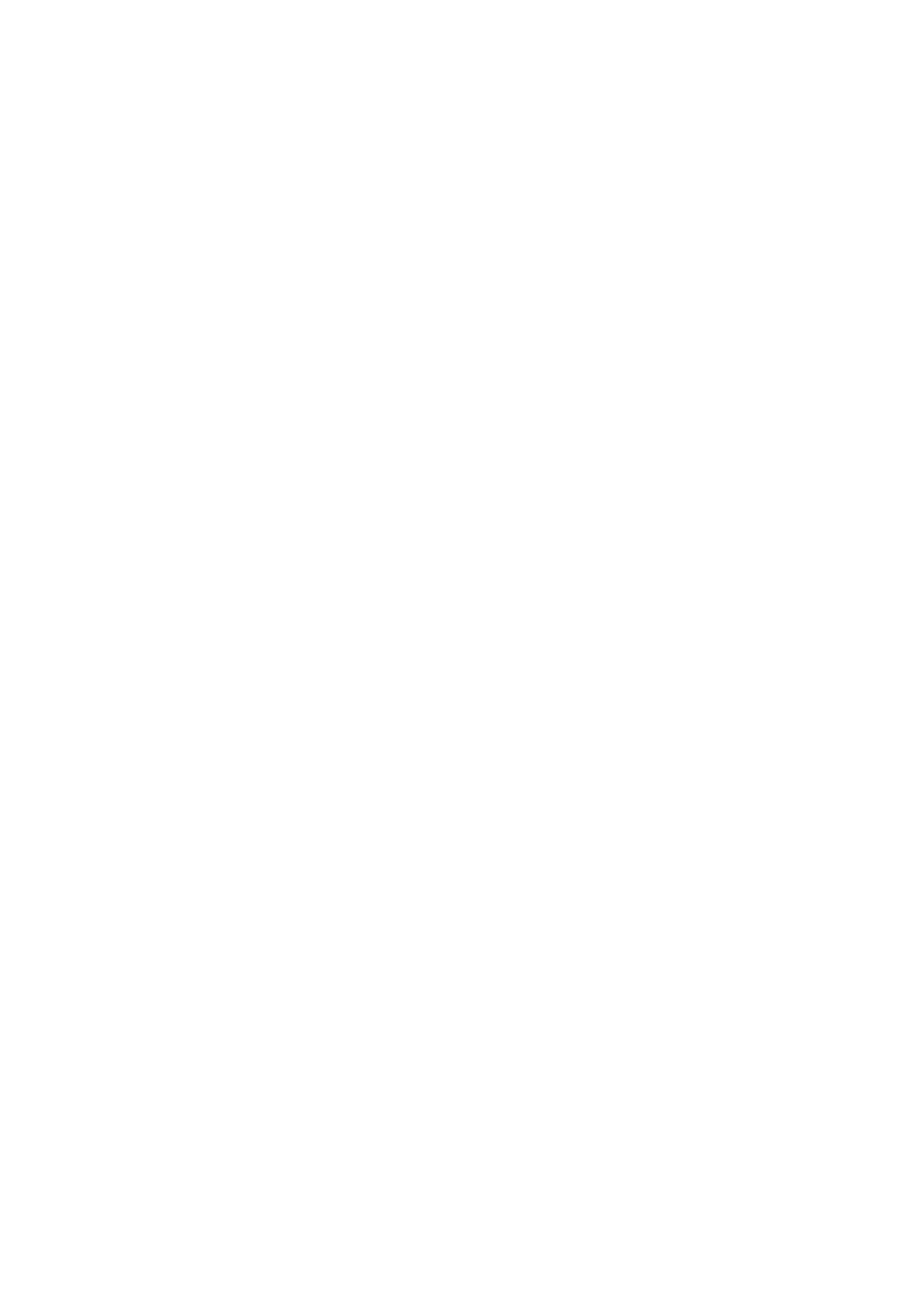#### **HOW TO OBTAIN EU PUBLICATIONS**

#### **Free publications:**

- one copy: via EU Bookshop (<http://bookshop.europa.eu>);
- more than one copy or posters/maps:

from the European Union's representations (http://ec.europa.eu/represent\_en.htm); from the delegations in non-EU countries (http://eeas.europa.eu/delegations/index\_en.htm); by contacting the Europe Direct service (http://europa.eu/europedirect/index\_en.htm) or calling 0080067891011 (freephone number from anywhere in the EU) (\*).

(\*) The information given is free, as are most calls (though some operators, phone boxes or hotels may charge you).

#### **Priced publications:**

y via EU Bookshop (<http://bookshop.europa.eu>).